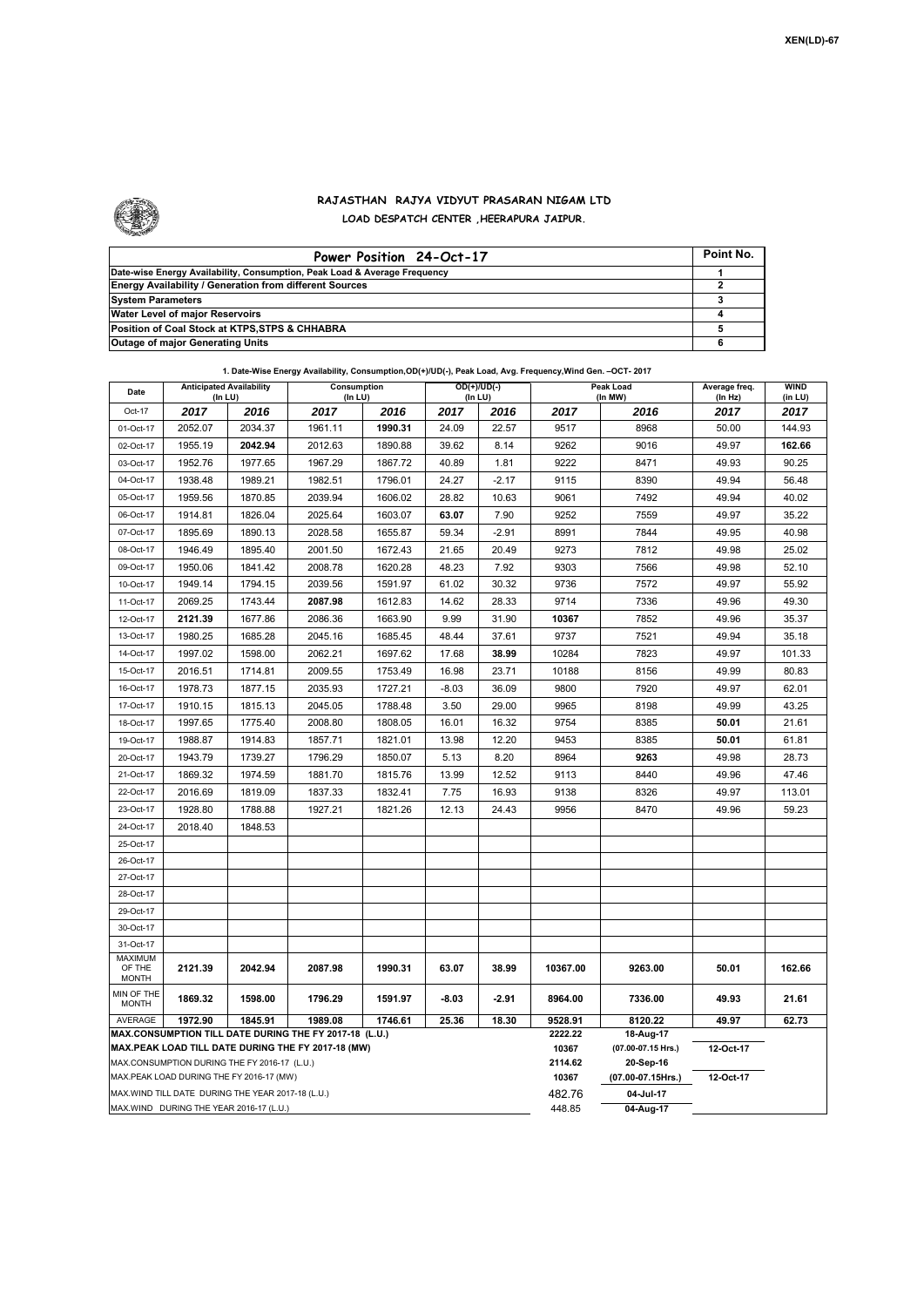| (In LU) |                                                 |                 |                             |                 |  |  |  |  |  |  |
|---------|-------------------------------------------------|-----------------|-----------------------------|-----------------|--|--|--|--|--|--|
| S.No.   | Sources Available to Rajasthan / Installed      | Prior           | Prior                       | Actual          |  |  |  |  |  |  |
|         | Capacity as on 30.09.2016                       |                 | assessment of assessment of | Energy          |  |  |  |  |  |  |
|         | (In MW)                                         | Avail. For next | Avail.                      | <b>Received</b> |  |  |  |  |  |  |
|         |                                                 | Day             |                             |                 |  |  |  |  |  |  |
|         |                                                 |                 |                             |                 |  |  |  |  |  |  |
| 1       | KTPS (1240/1240)                                | 224.00          | 23-Oct-17<br>224.00         | 184.88          |  |  |  |  |  |  |
| 2       | STPS (1500/1500)                                | 55.00           | 110.00                      | 67.18           |  |  |  |  |  |  |
| 3       | DHOLPUR GAS CCPP (330/330)                      | 0.00            | 0.00                        | 26.89           |  |  |  |  |  |  |
| 4       | RAMGARH (273.5/273.5)                           | 37.00           | 37.00                       | 34.75           |  |  |  |  |  |  |
| 5       | RAPP-A(200/200)                                 | 41.00           | 41.00                       | 41.87           |  |  |  |  |  |  |
| 6       | MAHI (140/140)                                  | 0.00            | 0.00                        | 0.00            |  |  |  |  |  |  |
| 7       | CHAMBAL (RPS+JS) (135.5/271)                    | 37.50           | 37.50                       | 36.92           |  |  |  |  |  |  |
| 8       | GIRAL LIGNITE (250/250)                         | 0.00            | 0.00                        | 0.00            |  |  |  |  |  |  |
| 9       | CHHABRA TPS 1000/1000)                          | 219.00          | 219.00                      | 343.06          |  |  |  |  |  |  |
| 10      | ADANI (TPS) + KALISINDH (TPS)                   | 419.00          | 284.00                      | 262.90          |  |  |  |  |  |  |
|         | $(1200+1200/1320+1200)$                         |                 |                             |                 |  |  |  |  |  |  |
| 11      | WIND FARM (3980.40/4119.15)                     | 52.50           | 40.00                       | 59.23           |  |  |  |  |  |  |
| 12      | SOLAR POWER(737.70/1295.70)                     | 0.00            | 0.00                        | 3.85            |  |  |  |  |  |  |
| 13      | CAPTIVE POWER PLANTS                            | 0.00            | 0.00                        | 0.00            |  |  |  |  |  |  |
| 14      | REGIONAL (INTRA STATE) O.A. (VLTPS)             | 0.00            | 0.00                        | 0.00            |  |  |  |  |  |  |
| 15      | OPEN ACCESS                                     | 29.23           | 24.15                       | 24.15           |  |  |  |  |  |  |
| 16      | BIOMASS - (101.95/119.25)                       | 5.00            | 5.00                        | 4.77            |  |  |  |  |  |  |
| 17      | BARSINGHSAR LTPS(250/250)                       | 53.00           | 53.00                       | 42.04           |  |  |  |  |  |  |
| 18      | RAJWEST (1080/1080)                             | 172.00          | 172.00                      | 144.63          |  |  |  |  |  |  |
|         | <b>TOTAL (A): 1-18</b>                          | 1344.23         | 1246.65                     | 1277.11         |  |  |  |  |  |  |
| 19      | <b>BBMB COMPLEX</b>                             |                 |                             |                 |  |  |  |  |  |  |
|         |                                                 |                 | 21.06                       | 20.53           |  |  |  |  |  |  |
|         | a) BHAKRA(230.79/1516.3)                        | 19.80           |                             |                 |  |  |  |  |  |  |
|         | b) DEHAR (198/990)                              | 12.78           | 11.40                       | 12.68           |  |  |  |  |  |  |
|         | c) PONG (231.66/396)                            | 39.85           | 36.61                       | 37.95           |  |  |  |  |  |  |
|         | TOTAL: a TO c                                   | 72.42           | 69.08                       | 71.16           |  |  |  |  |  |  |
| 20      | <b>CENTRAL STATIONS</b>                         |                 |                             |                 |  |  |  |  |  |  |
|         | d) SINGRAULI (300/2000)                         | 89.25           | 80.71                       | 76.84           |  |  |  |  |  |  |
|         | (310.24/3000)<br>e) RIHAND                      | 118.40          | 118.40                      | 118.40          |  |  |  |  |  |  |
|         | f) UNCHAHAR-I(20/420)                           | 2.75            | 2.58                        | 0.80            |  |  |  |  |  |  |
|         | g) UNCHAHAR-II& III(61/630)                     | 37.90           | 36.99                       | 14.54           |  |  |  |  |  |  |
|         | h) INDIRA GANDHI STPS(JHAJHAR) 0.00/1500)       | 0.00            | 0.00                        | 0.00            |  |  |  |  |  |  |
|         | i) NCTPS DADRI St-II (43.22/980) + DADRI-TH     | 10.61           | 11.11                       | 1.83            |  |  |  |  |  |  |
|         | j) DADRI GAS (77/830)                           | 3.06            | 2.98                        | 1.86            |  |  |  |  |  |  |
|         | k) ANTA<br>(83.07/419)                          | 0.00            | 0.00                        | 0.00            |  |  |  |  |  |  |
|         | I) AURAIYA<br>(61.03/663)                       | 0.00            | 0.00                        | 0.00            |  |  |  |  |  |  |
|         | m) NAPP<br>(44/440)                             | 9.60            | 9.50                        | 9.50            |  |  |  |  |  |  |
|         | $n)$ RAPP-B<br>(125/440)                        | 33.58           | 33.50                       | 33.50           |  |  |  |  |  |  |
|         | o) RAPP-C<br>(88/440)                           | 19.91           | 19.86                       | 19.86           |  |  |  |  |  |  |
|         | p) SALAL<br>(20.36/690)                         | 1.04            | 1.06                        | 1.24            |  |  |  |  |  |  |
|         | (70.37/720)<br>q) URI                           | 2.84            | 2.90                        | 2.77            |  |  |  |  |  |  |
|         | r) TANAKPUR (10.86/94)                          | 1.61            | 1.61                        | 1.59            |  |  |  |  |  |  |
|         | s) CHAMERA - (105.84/540)                       | 5.10            | 5.10                        | 5.10            |  |  |  |  |  |  |
|         | t) CHAMERA-II (29.01/300)                       | 2.13            | 2.06                        | 2.06            |  |  |  |  |  |  |
|         | u) CHAMERA-III (25.21/231)                      | 1.66            | 1.51                        | 1.51            |  |  |  |  |  |  |
|         | v) DHAULIGANGA (27/280)                         | 2.62            | 2.62                        | 2.38            |  |  |  |  |  |  |
|         | w) DULHASTI (42.42/390)                         | 6.85            | 6.74                        | 6.53            |  |  |  |  |  |  |
|         | x) SEWA (13/120)                                | 0.39            | 0.39                        | 0.39            |  |  |  |  |  |  |
|         | y) NJPC (112.00/1500) + RAMPUR(31.808/412.02)   | 12.98           | 13.36                       | 11.74           |  |  |  |  |  |  |
|         | z) TEHRI (75/1000)                              | 5.18            | 5.18                        | 5.18            |  |  |  |  |  |  |
|         | aa) KOTESHWR (33.44/400) + PARBATI3 (56.73/520) |                 | 4.83                        | 7.71            |  |  |  |  |  |  |
|         |                                                 | 4.56            |                             |                 |  |  |  |  |  |  |
|         | ab) TALA                                        | 1.56            | 1.78                        | 1.78            |  |  |  |  |  |  |
|         | ac) MUNDRA UMPP (380/4000)                      | 60.00           | 60.42                       | 60.42           |  |  |  |  |  |  |
|         | ad) SASAN (372/3960)                            | 87.48           | 86.11                       | 86.11           |  |  |  |  |  |  |
|         | ae) FRKKA+KHLGN+TLCHR (70.18/3940)              | 24.70           | 22.90                       | 15.87           |  |  |  |  |  |  |
|         | af) URS POWER(DADRI TH-I)                       | 0.00            | 0.00                        | 0.00            |  |  |  |  |  |  |
|         | TOTAL SCHEDULE(a TO af)                         | 618.17          | 603.26                      | 560.67          |  |  |  |  |  |  |
|         | LOSSES                                          | $-22.86$        | $-22.23$                    | $-23.40$        |  |  |  |  |  |  |
|         | NET SCHEDULED                                   | 595.31          | 581.04                      | 537.26          |  |  |  |  |  |  |
| 21      | BILATERAL (REG.) EXCL. BANKING                  | 6.88            | 6.99                        | 6.57            |  |  |  |  |  |  |
| 22      | <b>BANKING</b>                                  | 0.00            | 0.00                        | 0.00            |  |  |  |  |  |  |
| 23      | BILATERAL(INTER-REG.). EXCLUDING (ISOA &        | 114.70          | 90.25                       | 114.70          |  |  |  |  |  |  |
|         | BANKING)                                        |                 |                             |                 |  |  |  |  |  |  |
| 24      | INTER STATE OPEN ACCESS (BILATERAL+IEX)         | $-29.23$        | $-24.15$                    | $-24.15$        |  |  |  |  |  |  |
|         |                                                 |                 |                             |                 |  |  |  |  |  |  |
| 25      | INDIAN ENERGY EXCHANGE                          | $-13.48$        | 3.57                        | 3.57            |  |  |  |  |  |  |
|         | <b>TOTAL(B): (19 TO 25)</b>                     | 674.17          | 682.15                      | 637.96          |  |  |  |  |  |  |
|         | TOTAL GENERATION (A +B) : 1 TO 25               |                 |                             | 1915.07         |  |  |  |  |  |  |
|         | OVER DRAWAL (+)/UNDER DRAWAL (-)                |                 |                             | 12.13           |  |  |  |  |  |  |
|         | <b>GRAND TOTAL</b>                              | 2018.40         | 1928.80                     | 1927.20         |  |  |  |  |  |  |
|         | <b>LAST YEAR</b>                                | 1848.53         | 1788.88                     | 1821.26         |  |  |  |  |  |  |

## **2.Anticipated Availability/Generation From Different Sources**